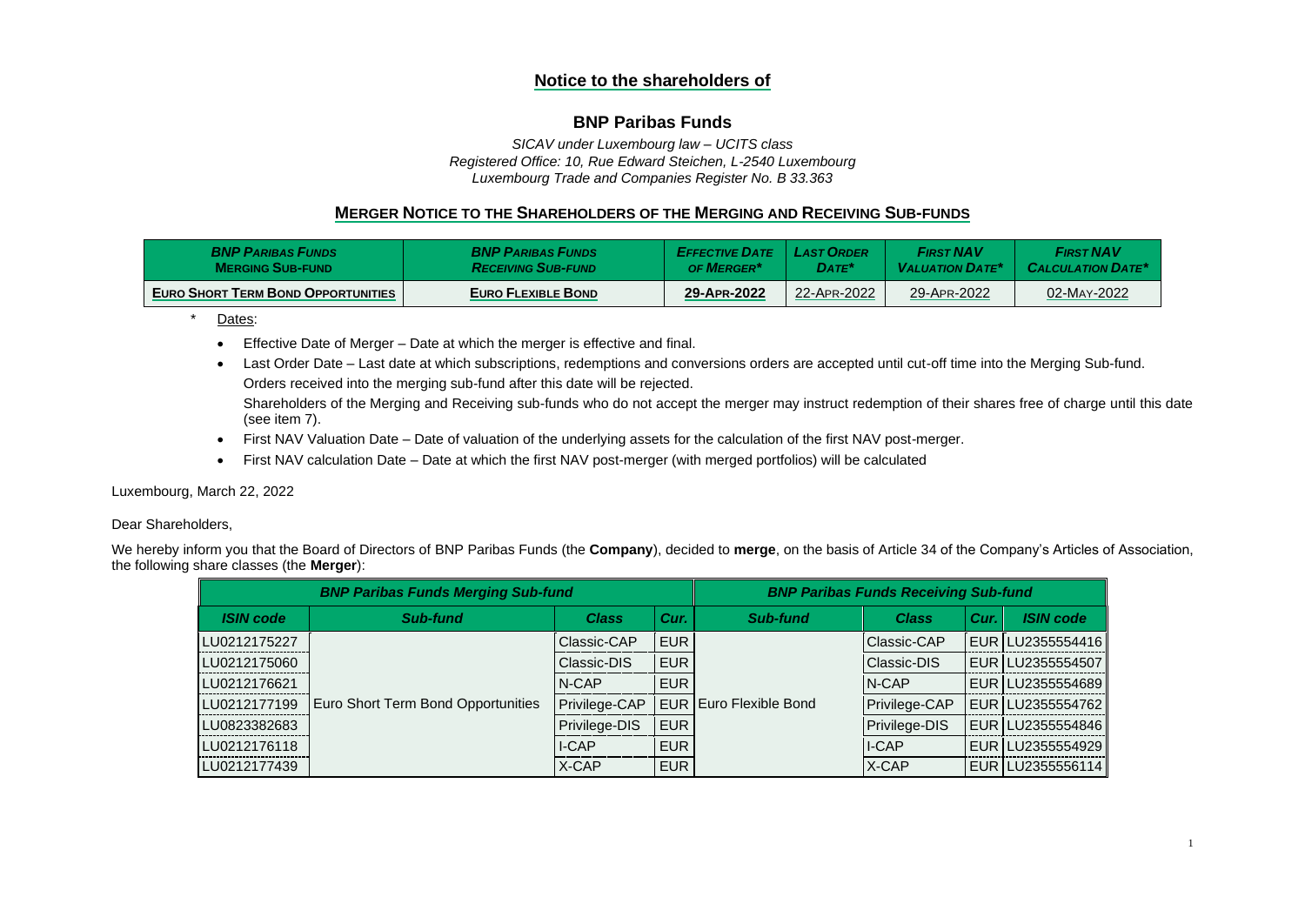#### *1) Background to and rationale for the Merger*

The Merger is conducted in the interest and advantages of the Merging shareholders:

The Receiving Sub-fund has more leeway in terms of sources of added value such as duration management, yield curve positioning, country allocation, issuer selection and on OECD currencies.

This flexible management seek to achieve higher return than Euro Money Market over a recommended investment horizon of around 36 Months.

### **Warning:**

- ✓ **Past results are not an indicator or guarantee of future results.**
- ✓ **There is no guarantee that this objective will be achieved.**

#### *2) Impact of the Merges on the Merging Shareholders*

Please note the following **impacts** of the Merger:

- $\checkmark$  The shareholders of the Merging Sub-fund, who do not make use of their shares redemption right explained below on point 7), will become shareholders of the Receiving Sub-fund.
- ✓ The Merging Sub-fund will be dissolved without liquidation by transferring all of their assets and liabilities into the Receiving Sub-fund. The Merging Sub-fund will cease to exist at the effective date of the merger.
- $\checkmark$  The assets of the Merging Sub-fund are compliant with the investment policy of the Receiving Sub-fund and the Merger will be done in kind. No significant or material rebalancing are expected before the Merger.
- $\checkmark$  As in any merger, the operation might involve a risk of performance dilution for the Merging shareholders, especially as consequence of the differences of targeted assets (explained below under point 5).
- $\checkmark$  Your first orders will be accepted in the Receiving Sub-fund on April 29, 2022 after 16:00, and will be processed according to the NAV Valuation Day of May 2, 2022 calculated on May 3, 2022, provided that the new positions have been taken into account by your financial intermediary.
- ✓ **The OCR of Receiving shares, excepted for the "X" shares, will be higher than those of the Merging shares as explained in the table on below point 5).**
- *3) Impact of the Merger on Receiving Shareholders*

Please note the following points:

- $\checkmark$  The Mergers will have no impact for the shareholders of the Receiving Sub-fund.
- ✓ The "Classic-DIS", "N-CAP", "Privilege-CAP", "Privilege-DIS", and "X-CAP" Receiving Classes will be activated with this Merger.

First orders will be accepted at the First NAV Valuation Date mentioned in the initial above calendar table.

- *4) Organisation of the exchange of shares*
	- ✓ You will receive, in the Receiving Sub-fund, a **number of new shares** calculated by multiplying the number of shares you held in the Merging Sub-fund by the **exchange ratio**.
	- $\checkmark$  The exchange ratios will be calculated on Friday April 29, 2022 by dividing the net asset value (NAV) per share of the Merging classes by the NAV per share of the corresponding Receiving classes, based on the valuation of the underlying assets set on Thursday April 28, 2022.

For the calculation of the exchange ratio, the NAV of not yet active share classes of the Receiving Sub-Fund will be set at EUR 100.00.

- $\checkmark$  The criteria adopted for valuation of the assets and, where applicable, the liabilities on the date for calculating the exchange ratio will be the same as those used for the NAV calculation as described in the chapter "Net Asset Value" of the Book I of the prospectus of the Company.
- ✓ **Registered shareholders** will receive registered shares.

**Bearer shareholders** will receive bearer shares.

- $\checkmark$  No balancing cash adjustment will be paid for the fraction of the Receiving share attributed beyond the third decimal.
- *5) Material differences between Merging and Receiving Sub-funds*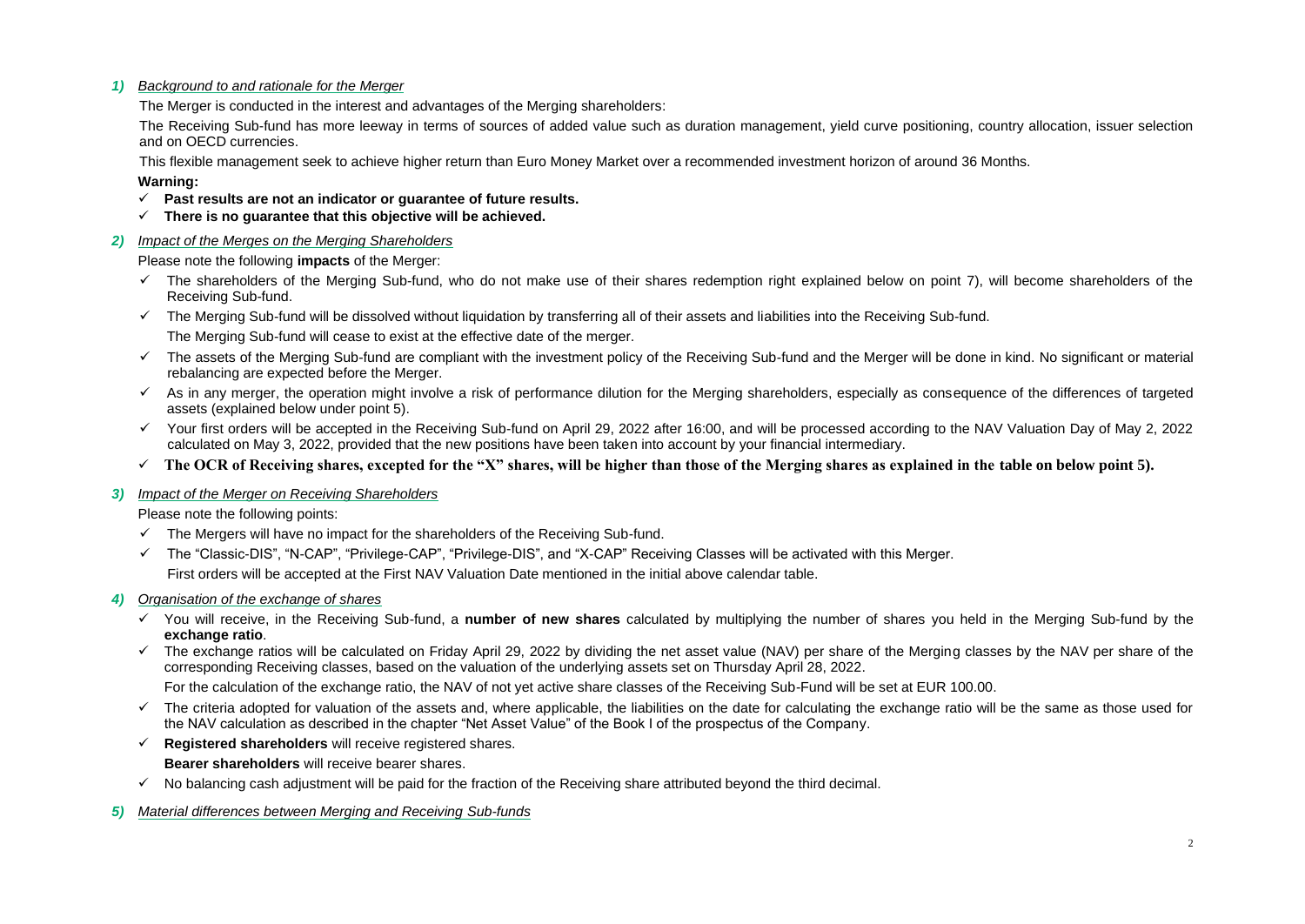The **differences** between the Merging and Receiving Sub-funds are the following:

| features             | "Euro Short Term Bond Opportunities"                                                                                                                                                                                                                                                | "Euro Flexible Bond"                                                                                                                                                                                                                                                                                                                                                                                                                                                                                                                                                                                                                                                                                                                                                                                                                                                                                                                                                                                                                                                                                                                                                                                                                                                                                                                                                                                                                                                                                                                                                                                                                                                                                                                                                                                                                                                                                                                                                                                                                                                                                                                                                                                                                                                                                                                                                                                                                                                                                                                                                                                                                                                                                                                                                                                                                                                                                                                                                                                                                                                                                                                         |
|----------------------|-------------------------------------------------------------------------------------------------------------------------------------------------------------------------------------------------------------------------------------------------------------------------------------|----------------------------------------------------------------------------------------------------------------------------------------------------------------------------------------------------------------------------------------------------------------------------------------------------------------------------------------------------------------------------------------------------------------------------------------------------------------------------------------------------------------------------------------------------------------------------------------------------------------------------------------------------------------------------------------------------------------------------------------------------------------------------------------------------------------------------------------------------------------------------------------------------------------------------------------------------------------------------------------------------------------------------------------------------------------------------------------------------------------------------------------------------------------------------------------------------------------------------------------------------------------------------------------------------------------------------------------------------------------------------------------------------------------------------------------------------------------------------------------------------------------------------------------------------------------------------------------------------------------------------------------------------------------------------------------------------------------------------------------------------------------------------------------------------------------------------------------------------------------------------------------------------------------------------------------------------------------------------------------------------------------------------------------------------------------------------------------------------------------------------------------------------------------------------------------------------------------------------------------------------------------------------------------------------------------------------------------------------------------------------------------------------------------------------------------------------------------------------------------------------------------------------------------------------------------------------------------------------------------------------------------------------------------------------------------------------------------------------------------------------------------------------------------------------------------------------------------------------------------------------------------------------------------------------------------------------------------------------------------------------------------------------------------------------------------------------------------------------------------------------------------------|
|                      | <b>Merging sub-fund</b>                                                                                                                                                                                                                                                             | <b>Receiving sub-fund</b>                                                                                                                                                                                                                                                                                                                                                                                                                                                                                                                                                                                                                                                                                                                                                                                                                                                                                                                                                                                                                                                                                                                                                                                                                                                                                                                                                                                                                                                                                                                                                                                                                                                                                                                                                                                                                                                                                                                                                                                                                                                                                                                                                                                                                                                                                                                                                                                                                                                                                                                                                                                                                                                                                                                                                                                                                                                                                                                                                                                                                                                                                                                    |
| Investment objective | (income and/or dividend coming from by investments and capital investment horizon of around 36 Months.<br>appreciation coming from market price changes) over the medium term by<br>investing primarily in euro denominated bonds while maintaining the<br>duration at a low level. | Increase the value of its assets by appreciating the performance on 2 axes Achieve return that are higher than Euro Money Market over a recommended                                                                                                                                                                                                                                                                                                                                                                                                                                                                                                                                                                                                                                                                                                                                                                                                                                                                                                                                                                                                                                                                                                                                                                                                                                                                                                                                                                                                                                                                                                                                                                                                                                                                                                                                                                                                                                                                                                                                                                                                                                                                                                                                                                                                                                                                                                                                                                                                                                                                                                                                                                                                                                                                                                                                                                                                                                                                                                                                                                                          |
| Investment policy    | as equivalent to bonds denominated in euro.<br>The sub-fund will run an average maturity that does not exceed 3 years.<br>also, within a limit of 10% of the assets, in UCITS or UCIs.                                                                                              | The sub-fund invests at least 2/3 of its assets in bonds or securities treated   In order to achieve its investment objective, the sub-fund enforces a flexible bond<br>strategy which is an actively managed strategy that seeks a higher return than<br>money market funds while still maintaining a high level of liquidity.<br>The remaining portion, namely a maximum of 1/3 of its assets, may be The investment process of the sub-fund is based on a flexible approach<br>invested in any other transferable securities, Investment Grade structured combining active and fundamental approach on duration management, yield<br>debt limited to 20% of the assets, money market instruments or cash, and curve position, country allocation, issuer selection as well as on OECD<br>Currencies. This process is combined with internal sustainability extra-financial<br>research capabilities, as well as macro and credit research and quantitative<br>analysis forces.<br>The fixed income investment process comprises four phases:<br>1) A 'macro economic' committee, comprising all the managers of the<br>management teams by asset class, meets monthly. It identifies the global view<br>of financial market participants on macroeconomic trends (market consensus),<br>then determines the economic scenario of the bond department based on the<br>findings of BNP PARIBAS ASSET MANAGEMENT's macroeconomic research<br>team as well as on certain independent external sources.<br>(2) On this basis, the Fixed Income Investment Committee, composed of the<br>Heads of Fixed Income and headed by the Head of the Global Multi Strategies<br>Fixed Income team, establishes views on each of the major fixed income<br>asset classes at its disposal (German rates, Italian rates, US rates, Euro<br>Investment Grade corporate bonds, High yield, US, foreign exchange, covered<br>debt, etc.) and gives a degree of conviction associated with each of these<br>views<br>3) Based on the views defined by the investment committee, the allocation<br>committee then decides on the allocation by sector, country and maturity as<br>well as the risk budget to be allocated to the model portfolio to benefit from the<br>divergence between views and market consensus (incorporating the level of<br>conviction). This allocation part is complemented by a selection part with the<br>choice of issuers by country, curve segment and sectors.<br>Issuers are selected by the managers based on the recommendations of<br>credit analysts and relative value views while taking into account the views of<br>non financial analysts:<br>- Credit spreads* of the main issuers by maturity bucket and rating category<br>are analysed in relative value relative to their historical average as well as to<br>their government bond yields.<br>* Credit spread is the yield spread between a security issued by a private<br>issuer and the swap rate of comparable maturity.<br>- The selection of issuers by country, curve segment, sectors and rating is<br>ultimately carried out using the above elements |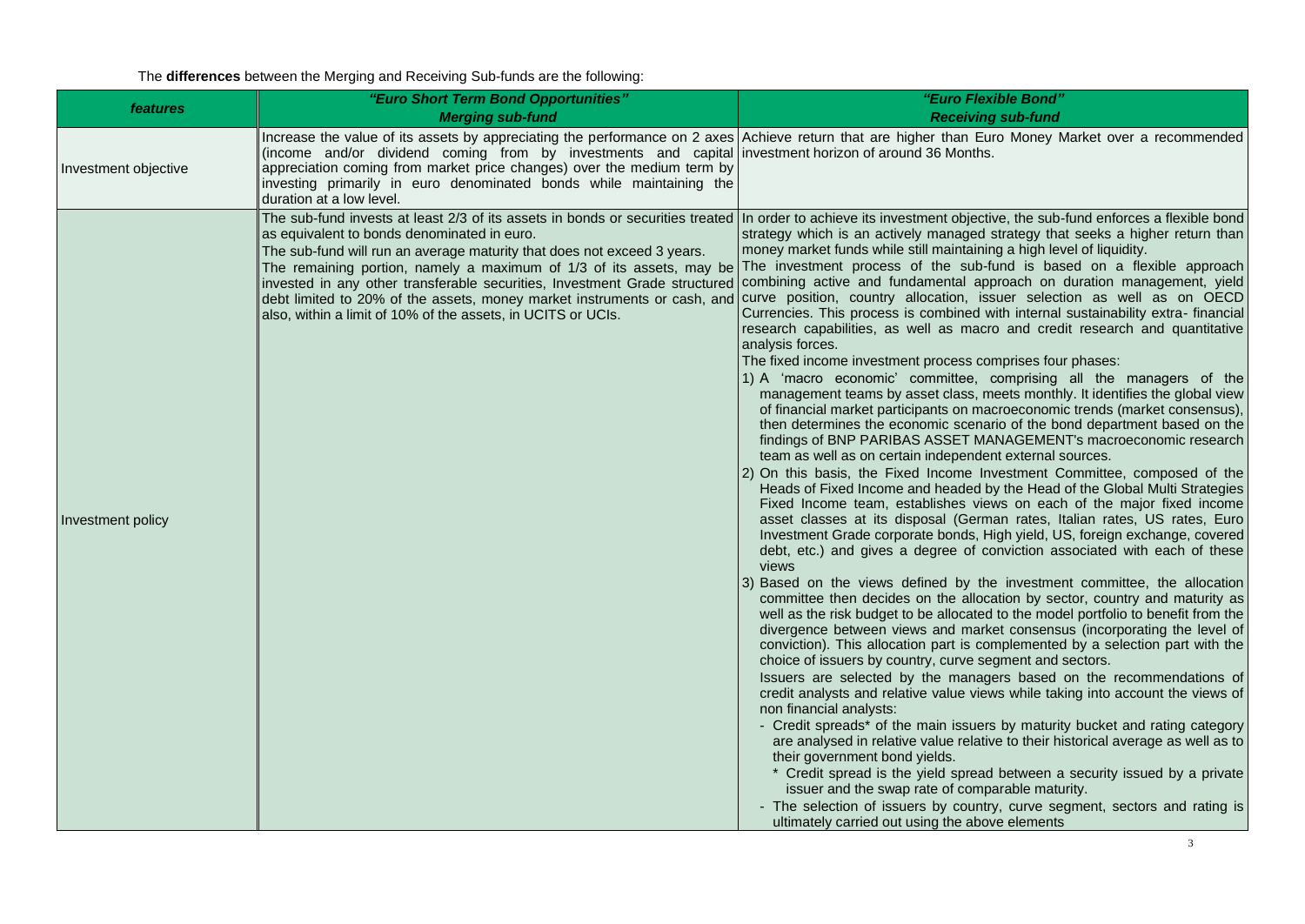|                               |                                                                                                                                                                                                                             | 4) Portfolio construction: The sub-fund's portfolio is then calibrated and<br>constructed by the fixed income team based on the risk allocation choices and<br>issuer choices made above, incorporating some short term tactical decisions,<br>the potential diversification into convertible bonds as well as the possibility of<br>using systematic quantitative models.<br>Description of the assets |
|-------------------------------|-----------------------------------------------------------------------------------------------------------------------------------------------------------------------------------------------------------------------------|---------------------------------------------------------------------------------------------------------------------------------------------------------------------------------------------------------------------------------------------------------------------------------------------------------------------------------------------------------------------------------------------------------|
|                               |                                                                                                                                                                                                                             | 1. Main assets categories                                                                                                                                                                                                                                                                                                                                                                               |
|                               |                                                                                                                                                                                                                             | I) Investment Grade Fixed Income and money market instruments: The sub-<br>fund may be exposed to the following investment Grade securities (bond<br>and/or money market), in a range comprised between 50% to 100% of its<br>assets in regulated market, across regulated markets denominated in Euro<br>and/or other OECD currencies:                                                                 |
|                               |                                                                                                                                                                                                                             | - Government bonds (including inflation linked bonds) and supra national<br>bills and notes with a minimum of 10% for debt securities of euro zone<br>countries:                                                                                                                                                                                                                                        |
|                               |                                                                                                                                                                                                                             | Investment grade structured debts (including ABS/MBS & other<br>structured products) are limited to 20%;                                                                                                                                                                                                                                                                                                |
|                               |                                                                                                                                                                                                                             | - Investment grade bonds issued by public entities or guaranteed by public<br>entities:                                                                                                                                                                                                                                                                                                                 |
|                               |                                                                                                                                                                                                                             | - Investment grade covered bonds;                                                                                                                                                                                                                                                                                                                                                                       |
|                               |                                                                                                                                                                                                                             | - Corporate bonds (including financials) not benefitting from a guarantee<br>from a state:                                                                                                                                                                                                                                                                                                              |
|                               |                                                                                                                                                                                                                             | - Green Bonds                                                                                                                                                                                                                                                                                                                                                                                           |
|                               |                                                                                                                                                                                                                             | II) Non-Investment Grade Fixed Income: the sub-fund may also be exposed to<br>High Yield debt instruments in a range between 0% and 30% of the sub-<br>fund's assets, across regulated markets denominated in Euro and/or other<br>OECD currencies. A cumulated limit applies for HY and non-rated debt<br>instruments in a range of 0% to 40%.                                                         |
|                               |                                                                                                                                                                                                                             | 2. Ancillary assets                                                                                                                                                                                                                                                                                                                                                                                     |
|                               |                                                                                                                                                                                                                             | I) Convertible bonds up to 10% of the assets                                                                                                                                                                                                                                                                                                                                                            |
|                               |                                                                                                                                                                                                                             | II) Foreign Exchange instruments,                                                                                                                                                                                                                                                                                                                                                                       |
|                               |                                                                                                                                                                                                                             | III) Other money market instruments                                                                                                                                                                                                                                                                                                                                                                     |
|                               |                                                                                                                                                                                                                             | The sub-fund may be invested through over UCITS and/or UCIs up to 10% of its<br>assets.                                                                                                                                                                                                                                                                                                                 |
|                               |                                                                                                                                                                                                                             | The sub-fund may invest in perpetual callable bonds up to 20% of the assets<br>The sub-fund is not invested or exposed to equities                                                                                                                                                                                                                                                                      |
|                               |                                                                                                                                                                                                                             | The sub-fund is managed within an interest rates sensitivity range of -3 to +7<br>years.                                                                                                                                                                                                                                                                                                                |
|                               |                                                                                                                                                                                                                             | After hedging, the remaining exposure to currencies other than the EUR will be<br>less than 40%.                                                                                                                                                                                                                                                                                                        |
| Sustainable Investment Policy | Sustainable Investment Policy, which takes into account Environmental,<br>Social and Governance (ESG) criteria in the investment process of the sub-<br>fund, falling under the Sustainable category, as set out in Book I. | The Investment Manager applies BNP PARIBAS ASSET MANAGEMENT's The Investment Manager applies BNP PARIBAS ASSET MANAGEMENT's<br>Sustainable Investment Policy, which takes into account Environmental, Social<br>and Governance (ESG) criteria in the investment process of the sub-fund, falling<br>under the Sustainable category, as set out in Book I.                                               |
|                               | The sub-fund respects the Minimum Extra-Financial Analysis coverage rate,<br>as set out in Book I.                                                                                                                          | The sub-fund respects the Minimum Extra-Financial Analysis coverage rate, as<br>set out in Book I.                                                                                                                                                                                                                                                                                                      |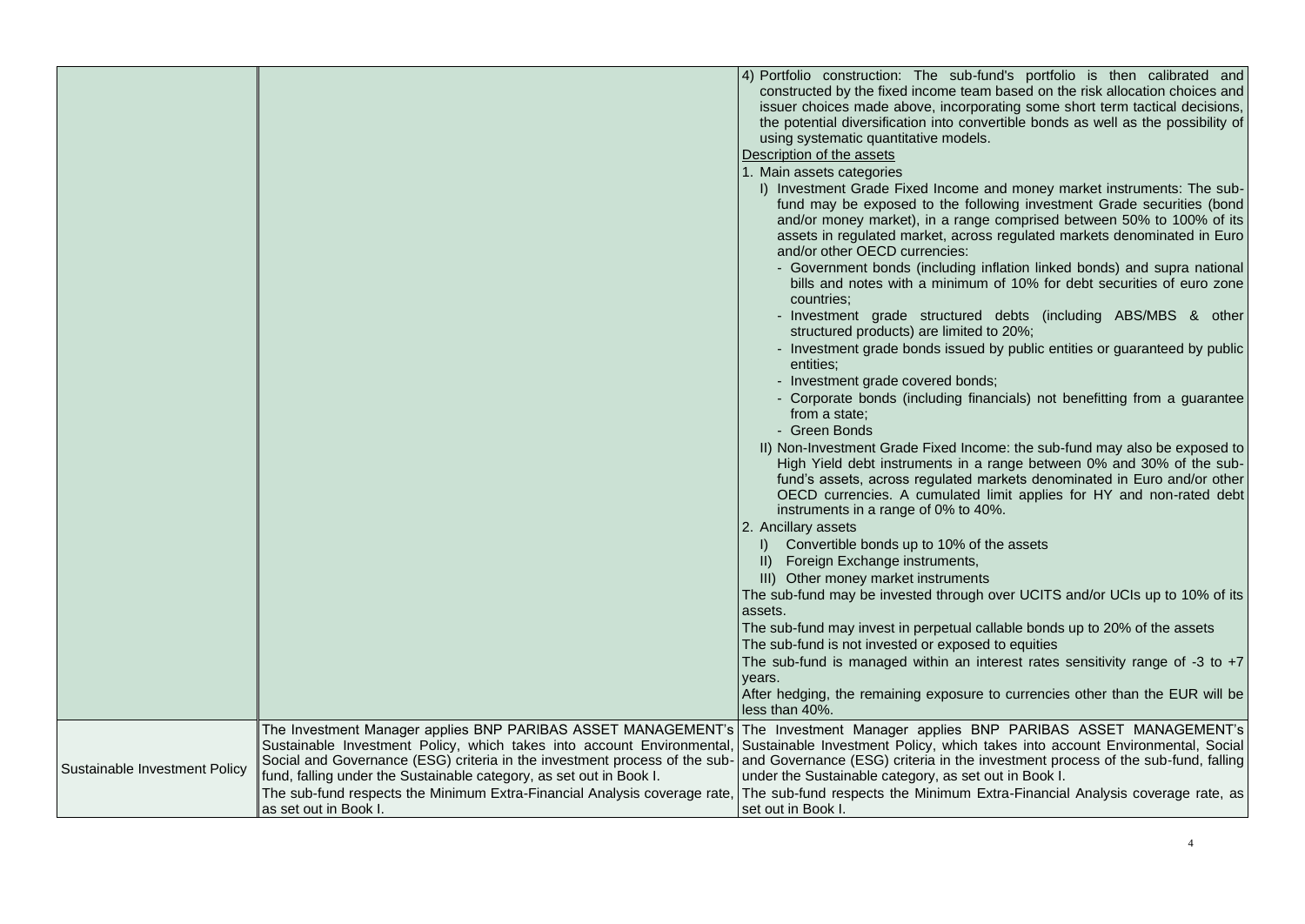|                                                                                                                                        | of its investment universe, being all the euro denominated debt and its investment universe.<br>money market issuers.                                                                                                                                                                                                                                                                                                                                                                                                                                                                                                         | The average portfolio ESG score of the sub-fund is higher than the one The average portfolio ESG score of the sub-fund is higher than the one of                                                                                                                                      |  |  |  |
|----------------------------------------------------------------------------------------------------------------------------------------|-------------------------------------------------------------------------------------------------------------------------------------------------------------------------------------------------------------------------------------------------------------------------------------------------------------------------------------------------------------------------------------------------------------------------------------------------------------------------------------------------------------------------------------------------------------------------------------------------------------------------------|---------------------------------------------------------------------------------------------------------------------------------------------------------------------------------------------------------------------------------------------------------------------------------------|--|--|--|
|                                                                                                                                        | The sub-fund is categorized as Article 8 under SFDR*.                                                                                                                                                                                                                                                                                                                                                                                                                                                                                                                                                                         | The sub-fund is categorized as Article 8 under SFDR*.                                                                                                                                                                                                                                 |  |  |  |
| Derivatives and Securities<br><b>Financing Transactions</b>                                                                            | portfolio management, hedging, and investment purposes as described in<br>points 2 and 3 of Appendix 2 of Book I.                                                                                                                                                                                                                                                                                                                                                                                                                                                                                                             | Core financial derivative instruments, and CDS may be used for efficient Core financial derivative instruments, CDS, and Other Swaps, may be used for<br>efficient portfolio management, hedging, and Investment purposes, as described<br>in points 2 and 3 of Appendix 2 of Book I. |  |  |  |
| <b>Risk Management Process</b>                                                                                                         | <b>Relative VaR</b>                                                                                                                                                                                                                                                                                                                                                                                                                                                                                                                                                                                                           | <b>Absolute VaR</b>                                                                                                                                                                                                                                                                   |  |  |  |
|                                                                                                                                        | and an expected leverage of 2.00<br>with Bloomberg Euro Aggregate 1-3 Years as reference portfolio                                                                                                                                                                                                                                                                                                                                                                                                                                                                                                                            | and an expected leverage of 3.00                                                                                                                                                                                                                                                      |  |  |  |
| <b>Investor Type Profile</b>                                                                                                           | This sub-fund is suitable for investors who:<br>Are looking for a diversification of their investments in fixed income<br>securities:<br>Can accept low to medium market risks                                                                                                                                                                                                                                                                                                                                                                                                                                                | This sub-fund is suitable for investors who:<br>Are looking for a diversification of their investments in fixed income<br>securities;<br>$\checkmark$<br>Can accept low to medium market risks                                                                                        |  |  |  |
|                                                                                                                                        | Specific market risks:<br><b>Credit Risk</b>                                                                                                                                                                                                                                                                                                                                                                                                                                                                                                                                                                                  | Specific market risks:<br><b>Collateral Management Risk</b><br><b>Counterparty Risk</b><br><b>Credit Risk</b>                                                                                                                                                                         |  |  |  |
| <b>Specific Market Risks</b>                                                                                                           | Environmental, Social and Governance (ESG) Investment Risk<br><b>Securitised Products Risk</b>                                                                                                                                                                                                                                                                                                                                                                                                                                                                                                                                | <b>Currency Exchange Risk</b><br><b>Derivatives Risk</b><br>Environmental, Social and Governance (ESG) Investment Risk<br><b>High Yield Bond Risk</b><br><b>Securitised Products Risk</b>                                                                                             |  |  |  |
| <b>SRRI</b>                                                                                                                            | $\overline{2}$                                                                                                                                                                                                                                                                                                                                                                                                                                                                                                                                                                                                                | 3                                                                                                                                                                                                                                                                                     |  |  |  |
| Summary of differences for:<br>Investment policies<br><b>Investment Strategy</b><br><b>Asset Allocation</b>                            | <b>Asset Allocation</b><br>The Merging Sub-fund invests in Euro denominated bonds with an average maturity that does not exceed 3 years where the Receiving Sub-fund invests in<br>Euro denominated bonds all maturities<br>Investment Horizon<br>The recommended investment horizon is 1 year minimum into the Merging Sub-fund where the one of the Receiving Sub-fund is 3 year.<br>SRRI:<br>The Receiving Sub-fund has a higher volatility (4.53%) than the Merging Sub-fund (1.26%), due notably to the difference between the bonds allocations as well as a<br>higher leverage, which explains the difference of SRRI. |                                                                                                                                                                                                                                                                                       |  |  |  |
| <b>OCR</b> (latest published KIIDs):<br>"Classic"<br>"N"<br>"Privilege"<br>"l"<br>"Х"                                                  | 0.83% (including max. Man. Fees 0.50%)<br>1.33% (including max. Man. Fees 0.50%)<br>0.53% (including max. Man. Fees 0.25%)<br>0.38% (including max. Man. Fees 0.20%)<br>$\bullet$<br>0.18%                                                                                                                                                                                                                                                                                                                                                                                                                                    | estimated OCR as the classes are not yet active<br>1.08% (including max. Man. Fees 0.75%)<br>$\bullet$<br>1.58% (including max. Man. Fees 0.75%)<br>0.68% (including max. Man.Fees 0.40%)<br>0.46% (including max. Man. Fees 0.30%)<br>$\bullet$<br>0.16%                             |  |  |  |
| <b>NAV Cycle</b><br><b>Centralisation of Orders</b><br><b>Valuation Day</b><br><b>NAV Calculation</b><br><b>Orders Settlement Date</b> | D<br>D<br>$D + 1$<br>$D + 3$                                                                                                                                                                                                                                                                                                                                                                                                                                                                                                                                                                                                  | D<br>D<br>$D + 1$<br>$D + 3$                                                                                                                                                                                                                                                          |  |  |  |